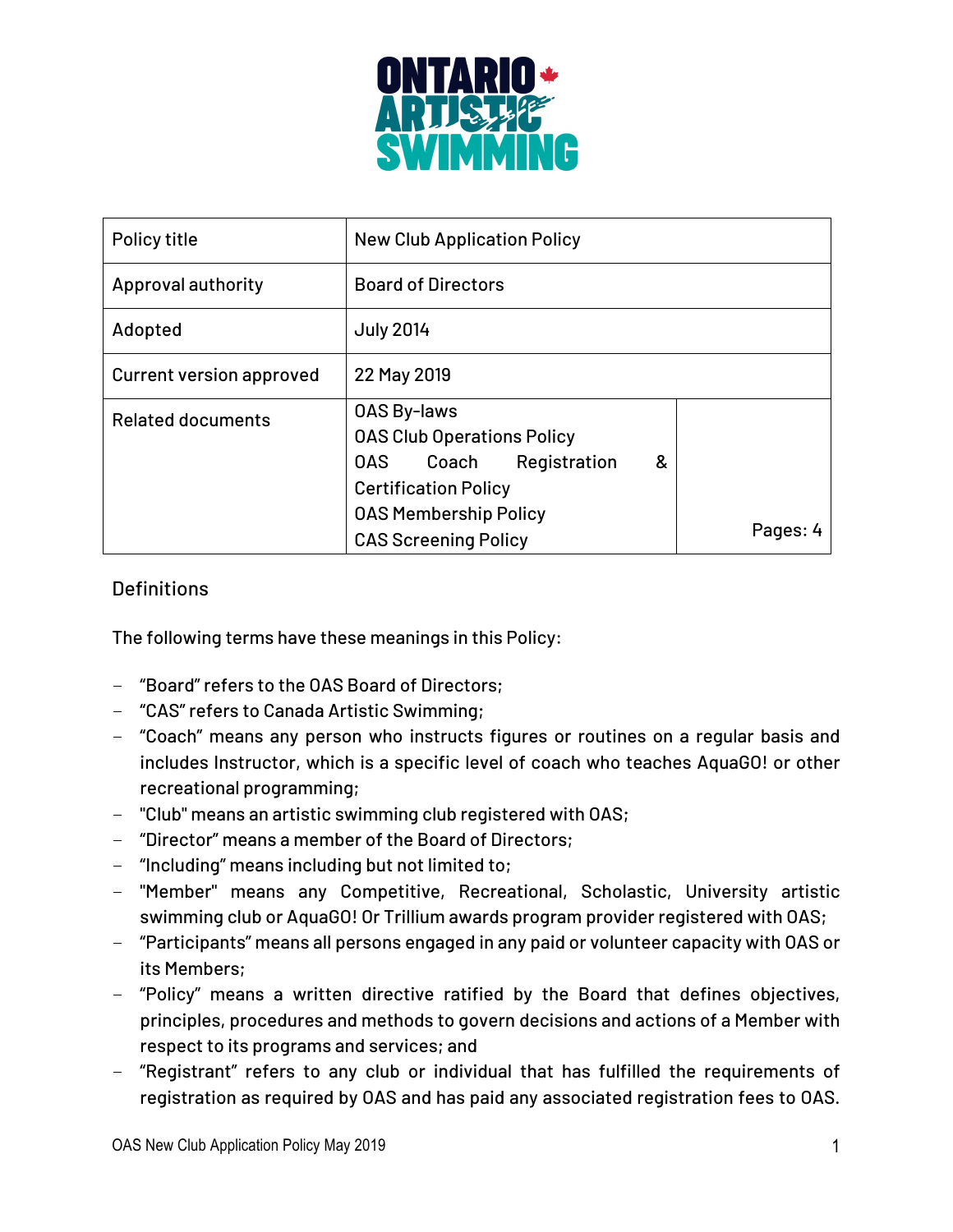

OAS uses the Registrant categories and definitions established by CAS. A complete list of Registrant categories can be found in the CAS Registration Policy.

## Purpose

The purpose of this policy is to describe the application and approval process for candidate Members wishing to apply for membership within OAS.

## Application

This Policy applies to OAS Members and OAS candidate members that have made an application for membership within OAS.

#### Responsibilities

- 1. Membership in OAS is open to any corporate body or group of persons organized for the purpose of developing, promoting and supporting the pursuit of excellence at all levels of artistic swimming in Ontario.
- 2. Application for new membership in OAS may be made by entities including:
	- a. Private aquatic or artistic swimming clubs;
	- b. Artistic swimming clubs associated with municipalities, schools, colleges and universities; and
	- c. Recreational organizations, youth organizations such as YWCA, YMCA, Armed Forces of Canada, and organizations that provide sport for the disabled.
- 3. Application for new membership in OAS is required for any recognized OAS Member that has made a fundamental change, including a merger of two or more Members or introduction of a new focus, mandate or competitive stream.
- 4. Application for new membership in OAS may be made at any time in the competitive season, although it is recommended that applications be submitted by no later than July 31 for consideration for the next competitive season.
- 5. Applications should be sent to the OAS Executive Director who will work with the candidate Member to ensure that all required documentation has been provided and the application is complete. OAS requires all candidate Members to demonstrate the benefit their organization brings to the artistic swimming community within Ontario.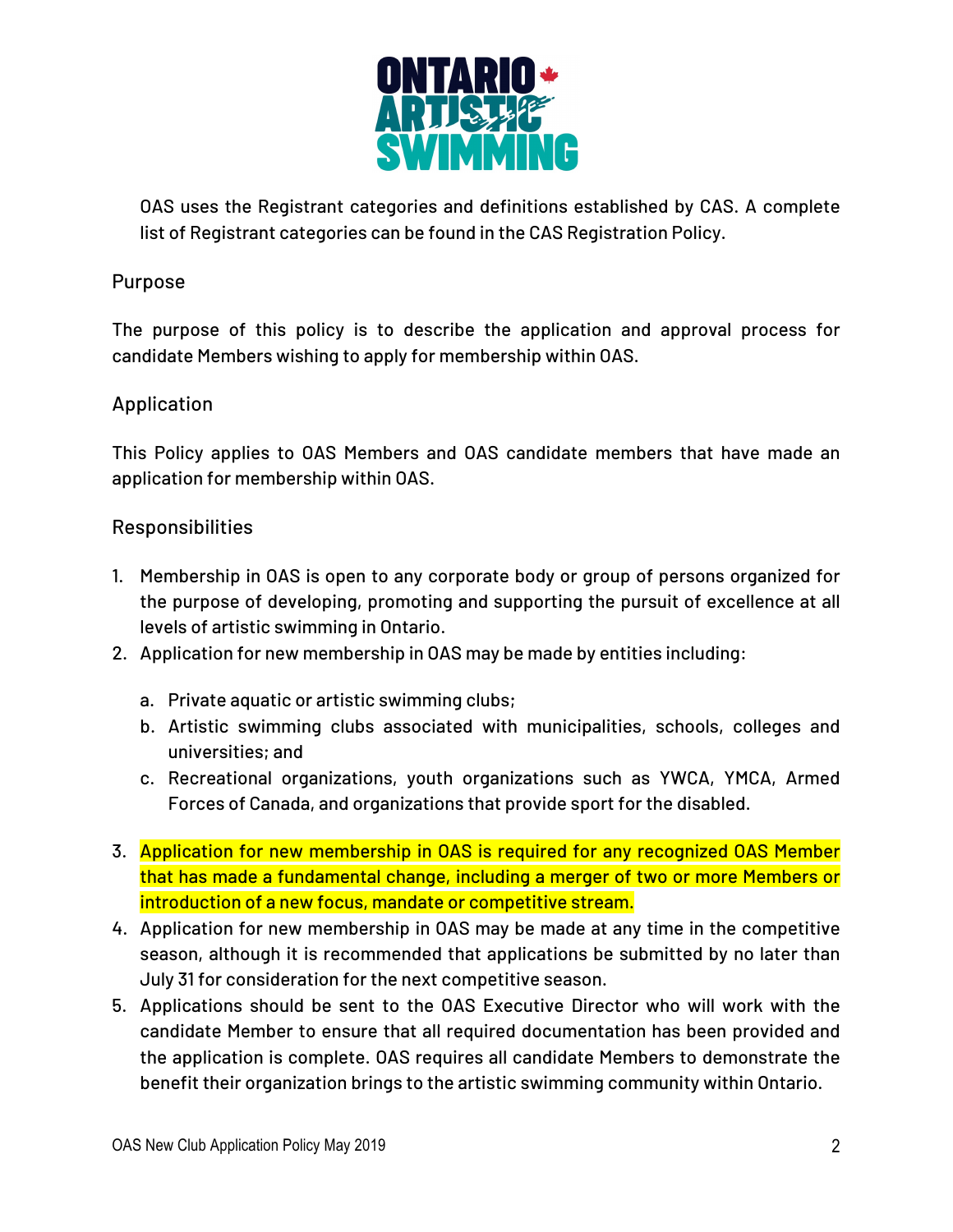

## Application Process

- 6. Each new Member application will include:
	- a. Application form (available on the OAS website);
	- b. Application fee (\$250; this fee is non-refundable);
	- c. Member name and call letters;
	- d. Proof of incorporation (OAS recommends that new Members are incorporated but recognizes that this will not be necessary or appropriate for all candidate Members);
	- e. A complete list of directors and officers as prescribed in the OAS Club Operations Policy.
	- f. By-laws that govern financial and legal affairs and other Member activities as prescribed in the OAS Club Operations Policy. These by-laws will be governed by and will not conflict with the OAS By-laws.
	- g. Policies as prescribed in the OAS Club Operations Policy.
	- h. A complete list of all coaches affiliated with the candidate Member. Coaches must meet the registration and certification and requirements for coaching artistic swimming in Canada, as described in the OAS Coach Registration and Certification Policy.
	- i. Statement of benefits to the artistic swimming community in Ontario (e.g., focus or mandate, projected athlete numbers, pool contracts and a business plan).

# 7. The OAS Board will review new Member applications with a particular focus on the following:

- a. Governance
	- Does the candidate Member demonstrate sound business fundamentals?
	- Does the candidate Member have governance structures in place and demonstrate that it has the organizational capacity to provide high quality programs and services?
	- Does the candidate Member meet all of the requirements of the OAS Club Operations Policy to the Board's satisfaction?
	- Does the candidate Member have valid police record checks in place for all Participants who are in designated positions, as described in the CAS Screening Policy?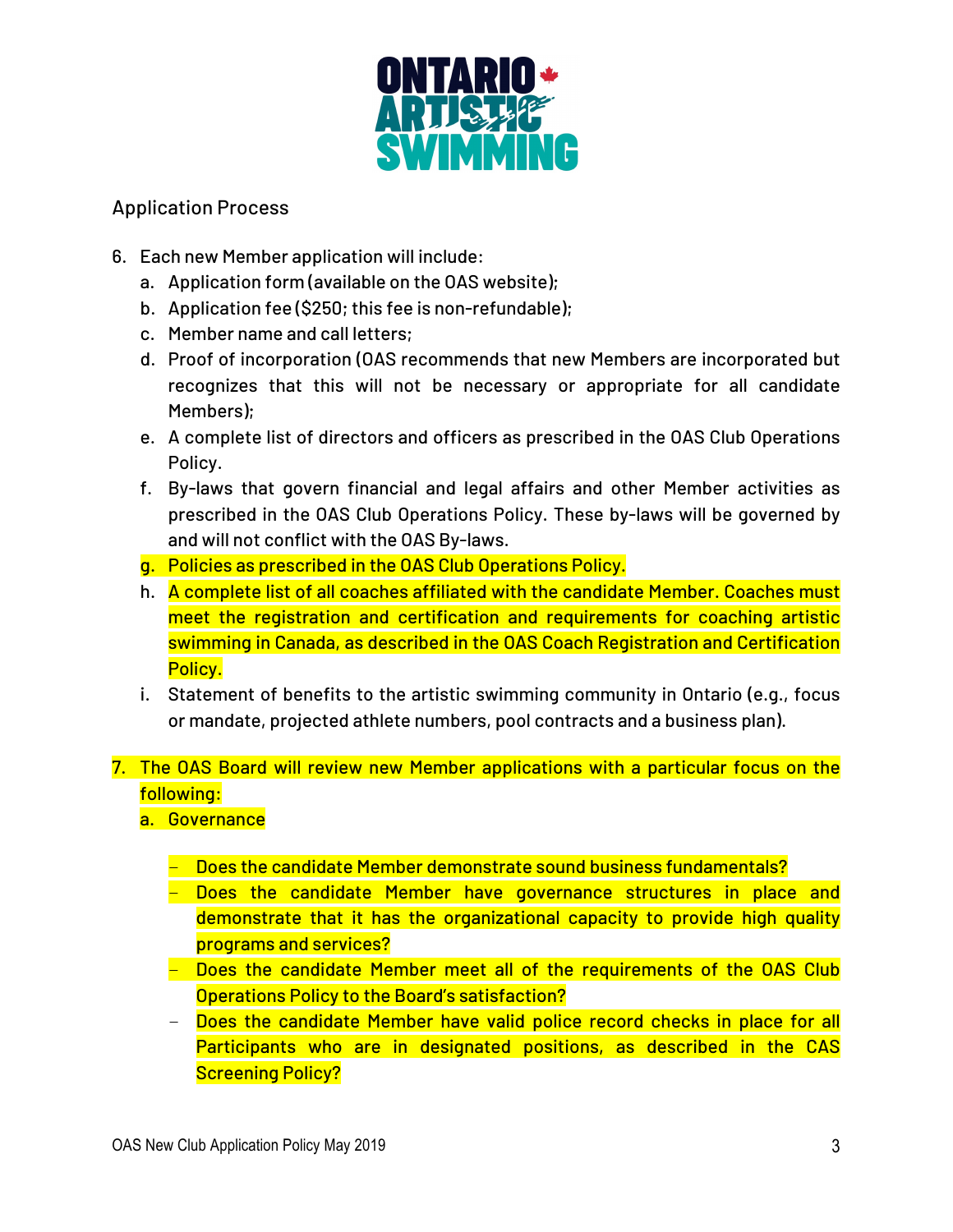

- b. Name and Call Letters
	- Does the candidate Member meet all of the requirements of the OAS Club Operations Policy as relates to the naming convention and call letters?
	- Does the proposed name or call letters infringe on the recognition of existing clubs within Ontario?
	- Can the proposed name or call letters be considered offensive or objectionable?
- c. Participation
	- Is the candidate Member program offering sufficiently differentiated from other program offerings within the immediate area, region or province?
	- Will the candidate Member contribute to the introduction of net new artistic swimmers to OAS?
	- Will the candidate Member contribute to participation by under-represented populations in Ontario?
	- Will the candidate Member increase programming and support for para-athlete participation?
	- Will the candidate Member increase competitive opportunities for athletes within the immediate area, region or province?
	- Will the candidate Member contribute to the retention of existing OAS athletes?
- d. Excellence
	- Does the candidate Member demonstrate that it will use athlete development models that are based on sound science and principles of long-term athlete development?
	- Will the candidate Member program offering contribute to the identification and development of exceptional athletes within Ontario?
- 8. The OAS Board will consider a motion to support or deny the candidate Member application according to procedures set out in the OAS By-laws. The Executive Director will notify the candidate Member in writing within 48 hours of the outcome of the vote. A new Member whose application is approved will be placed on a two (2) year